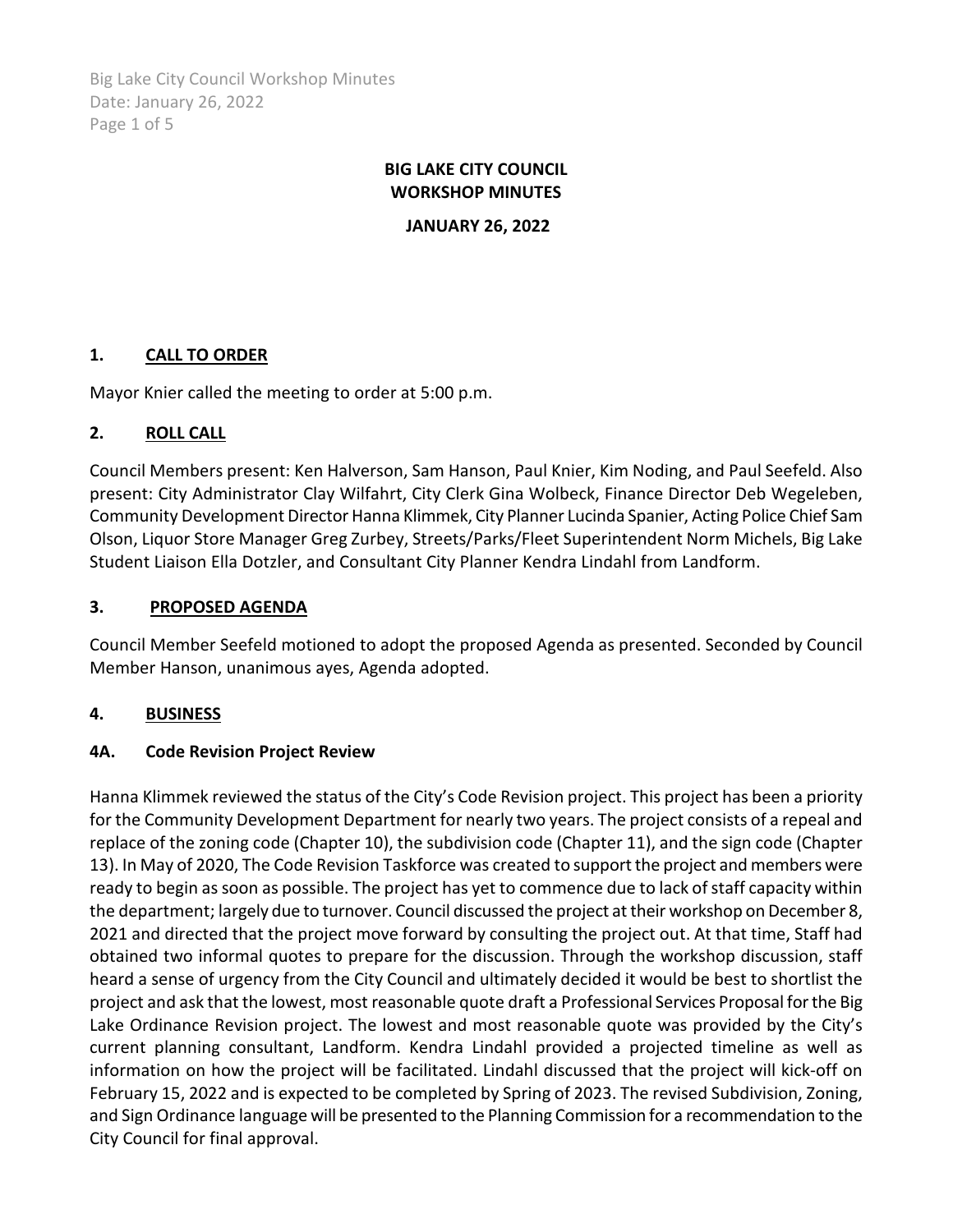Big Lake City Council Workshop Minutes Date: January 26, 2022 Page 2 of 5

Council Member Hanson asked how many members will be on the taskforce. Lucinda Spanier reviewed that Council Members Halverson and Seefeld will represent the City Council, and we will have representation from the Planning Commission, the BLEDA, and the Parks Advisory Committee. Spanier also noted that Staff did advertise for citizen interest when the taskforce was first created but did not receive any interest.

Council Member Halverson asked how many Planning Commissioners will sit on this taskforce. Spanier reviewed that Commissioner Odens will represent the Planning Commission, Commissioner Geroux will represent the BLEDA, and the Parks Advisory Committee still needsto designate one representative from their board.

Mayor Knier discussed that there is a great group of people on this taskforce, and he is looking forward to seeing the progress they make.

Council Member Noding reviewed the proposed timeframe of the project, and inquired if revisions can be implemented in stages, or if the full rewrite will be implemented at the end. Lindahl explained that a public hearing must be held to amend these chapters of the code, and one hearing will be scheduled at the conclusion of the review. By implementing the revisions at one time, we can save some budget time, and it is particularly important to recognize that all three of these sections do really work together and it is helpful to draft changes as we go and at the end we need to be sure we don't have any conflicts between language in all three chapters. By waiting to implement at the end, it will give us the chance to do one last final edit of all three chapters to ensure consistency. Noding asked how conflicts between chapters will be determined. Lindahl discussed that proof reading will identify conflicts, and noted that one thing that happens a lot is referencing of outdated code language so this will all be cleaned up through the rewrite. Spanier explained we are doing a full repeal and replace so that will make it hard to do edits as they are reviewed. At the conclusion, we will be fully repealing the three chapters, and replacing with completely new language.

Knier asked Lindahl if her firm has experience working on this type of code rewrite. Lindahl reviewed that they are currently working on code revision projects in Lino Lakes and Corcoran, and noted that these types of projects tend to follow updates of Comprehensive Plans. Lindahl explained that Landform does full rewrites similar to Big Lake's project, as well as code amendments to pieces of specific sections for various cities. Knier asked if she is seeing variation in language based on a city's proximity to the metro area versus cities located outstate. Lindahl responded that the subdivision ordinance has very little variation from community to community because that is driven mainly by state law in terms of processes. There is a wide range within the zoning ordinance in regard to what people want because the zoning ordinance is the tool that implements a city's Comprehensive Plan, so the vision and policies are very different from city to city. Lindahl also noted that certainly within the metro area and the sevencounty metro area there are Met Council requirements for certain things within the zoning ordinance that make these areas a little different as well. In terms of sections of the zoning ordinance, the idea is similar between cities, but how you deal with them is very different. Knier expressed that Landform has done a lot of work for Big Lake so they know that we are freedom loving people. Lindahl responded that she has worked with our ordinance and has some idea of where we need to clean up some areas and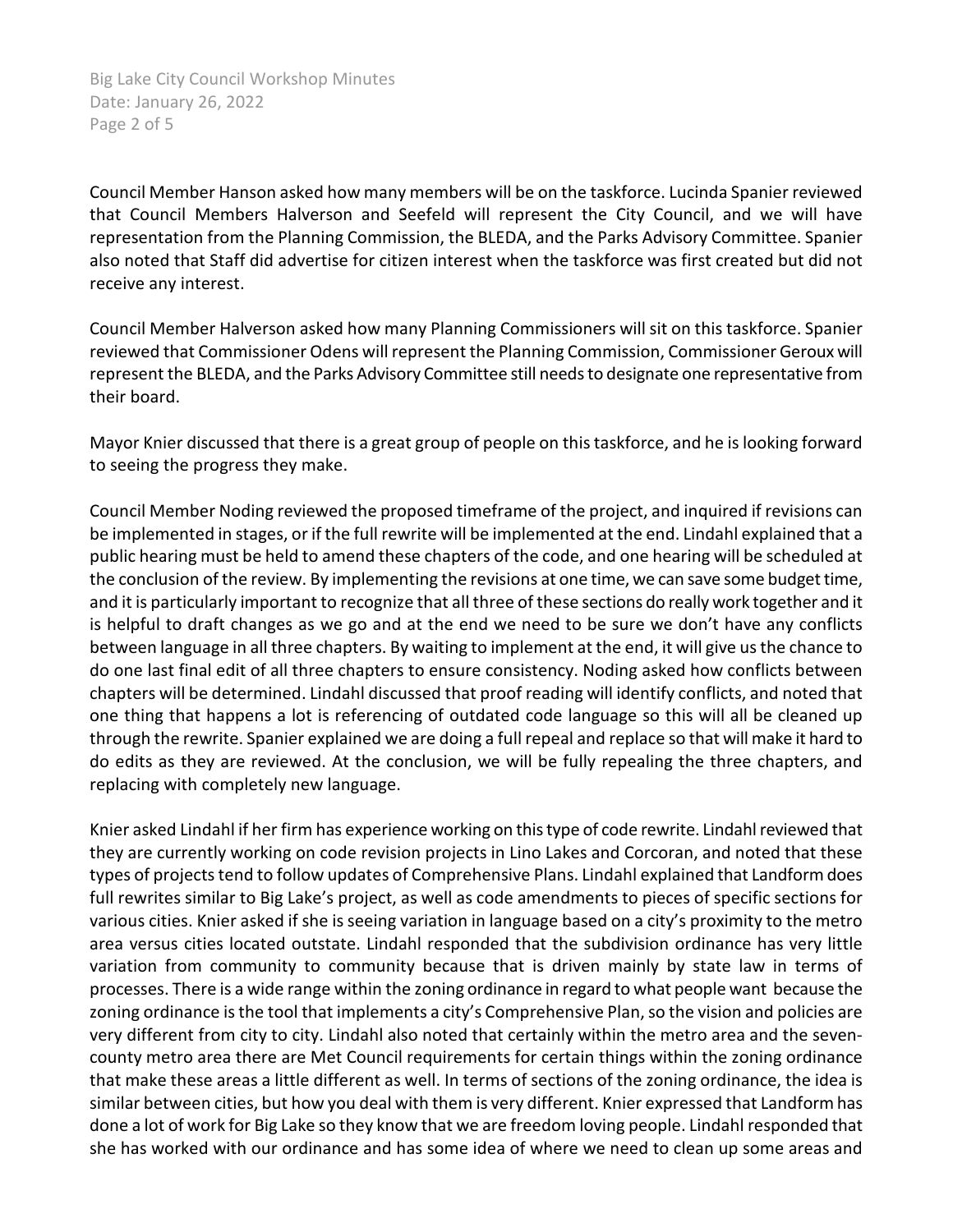Big Lake City Council Workshop Minutes Date: January 26, 2022 Page 3 of 5

have consistency with the law. They have been keeping track of areas of concern, and have been looking at types of applications that could be administratively approved versus making applicants go through Commissions and Council for approval.

# **4B. Discuss Proposed Amendments to City Code Section 550 (Sidewalks)**

Hanna Klimmek reviewed the City's sidewalk ordinance relating to enforcement of clearing snow from sidewalk areas. In 2018, the City received a substantial amount of complaints regarding sidewalks not being consistently cleared of snow. Due to the amount of complaints, a workshop discussion was prompted that resulted in the Council directing staff to proactively enforce City Code Chapter 5, Section 550 (Sidewalks). The Council justified the activity by acknowledging that Big Lake is a walkable community and many residents, especially children and those with physical handicaps who cannot drive, rely on the sidewalk system to safely navigate their neighborhoods and access community resources and amenities. Staff designed a proactive enforcement system that is initiated by a 2" or more snow event. Property owners, by City Code, are required to remove the ice and snow from their sidewalk within 24 hours from the end of the snow event. Once the 24 hours has surpassed, staff will schedule an appropriate time to clear sidewalks that are out of compliance, and the cost for doing this is passed on to the property owner. Klimmek noted that consideration is given when there's more snow forecasted in the near future, holiday weekends, and dangerously cold temperatures. Every year, the City notifies property owners city-wide of the proactive enforcement by mail, newsletter articles, social media posts, and has also setup a notification system through the City website which will provide property owners a 24-hour notice. Since 2018, the City has contracted with Sharpline Lawn Care to clear sidewalks. In March of 2021, this vendor notified the City that they are no longer interested in contracting with the City due to the sale of their business. At that time, staff decided to utilize internal resources to enforce the Code rather than contract out in regard to both tall grass/weed complaints and proactive enforcement of snow/ice removal from sidewalks. During this winter season, staff has completed two enforcement events, and have received an excessive amount of phone calls compared to previous years. Based on conversations with property owners, it appears that the expectations of the City through its Code aren't clear, which has created frustration. Staff provided code amendment language to clarify maintaining sidewalk areas and to clearly define that 100% of the sidewalk area is required to be maintained.

Mayor Knier asked what the complaints have consisted of. Klimmek explained that some complaints have been about how much area of the sidewalk is actually required to be maintained, and how often they need to be maintained. Norm Michels discussed that there is a need for clarification on what areas of the sidewalk need to be maintained, as well as if a sidewalk needs to continue to be maintained after high winds cause the cleared sidewalk to be covered again. Michels expressed that if we are going to be a walkable community, our sidewalk system needsto be cleared of snow and ice. Knier asked what the fine schedule is for sidewalk offenses. Deb Wegeleben reviewed that the fine for the City to clear a sidewalk is \$50 for a first offense, \$100 for a second offense, and \$150 for a third offense. Michels reviewed how the Public Works Department manages sidewalk maintenance needs, and noted that the Department does have the equipment to do the work and we haven't accrued overtime yet, so they have been able to keep up with the added work.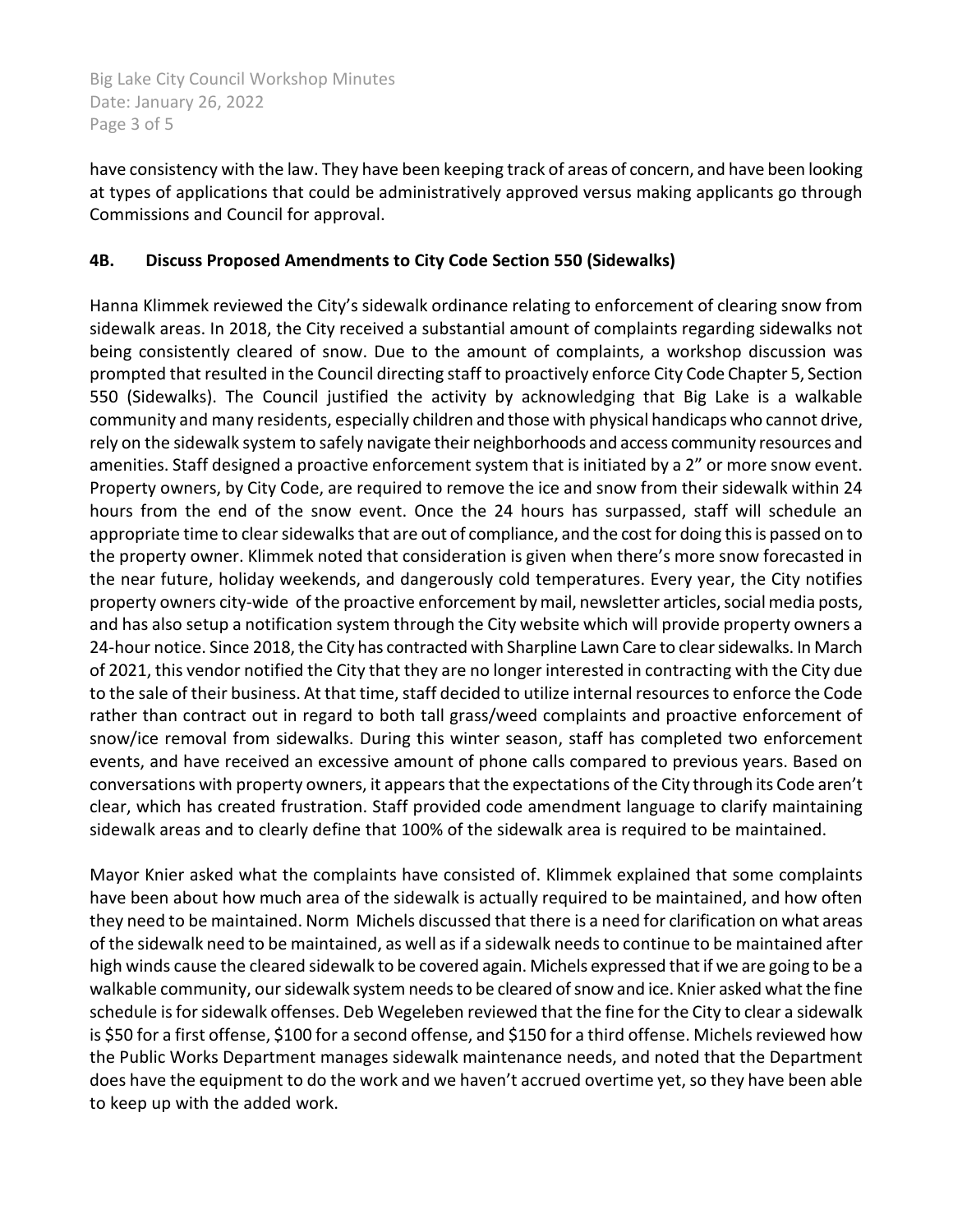Big Lake City Council Workshop Minutes Date: January 26, 2022 Page 4 of 5

Council Member Halverson discussed that he has no problem with the changes as proposed, and reviewed that the language will clean up the meaning of the code and make it less confrontational.

Council Member Hanson discussed language changes that would provide more clarity as far as how long the sidewalk area needs to be maintained, noting that the wording should clearly state that sidewalk areas should be maintained at all times.

Council Member Seefeld asked if we offer anything to disabled persons. Michels indicated that he has received calls from people that say they cannot clear their sidewalk areas and they are told that per City Code, the sidewalk maintenance is the responsibility of the adjacent homeowner. Lucinda Spanier explained that the City will generally waive a first offense fee one time only, if the property owner calls to discuss the issue.

Council directed Staff to move forward with bringing an ordinance amendment to clearly identify sidewalk maintenance requirements to a future meeting for consideration.

# **4C. Honey Bee Keeping Ordinance Review**

Lucinda Spanier reviewed the draft bee keeping ordinance language that was drafted by staff in accordance with the direction provided by the City Council at their November 29, 2021 workshop.

Mayor Knier discussed that we have talked about this a number of times, and he is fine with the language as presented.

Council Member Halverson stated that he is unhappy that we are revisiting this again. He isn't sure how we are going to make it through the code revision project if we had to have four or five meetings on a bee ordinance. We have to start putting faith in our staff that they are doing the right thing. Halverson also discussed that he doesn't like that the staff recommended safety steps were removed from the initial proposed language. Halverson questioned if we can't figure out how to get through the bee ordinance, how are we going to get through the code revision project. Mayor Knier expressed that he sees no lack of faith in Staff on this, and noted that he doesn't feel Staff was recommending the safety steps. Knier reviewed that he feels the last time we discussed this item, we finished the discussion without actually dotting the i's and crossing the t's. Knier noted that he doesn't have a problem with the amount of time we spent on this review, and feels we did our due diligence and took our time in reviewing the language. Knier acknowledged that maybe we reviewed the language an extra time and apologized to Staff if it took extra time. Knier stated that he is good with the language as proposed.

Council Member Noding asked for clarification on how this ordinance will be enforced. Spanier explained that the ordinance as drafted would follow the City's code enforcement policy which is complaint-based. Noding also asked for clarification on notification requirements. Spanier reviewed the permitting process which will be a standard administrative application process. The applicant would submit a permit application, which would be evaluated administratively by Staff. If the application is deemed consistent with City ordinances, the permit would be issued by Staff. Currently the City charges a one-time \$55 fee for a zoning permit. The transaction is only between Staff and the person applying, and there is no notification requirement to neighboring properties proposed by the draft ordinance.